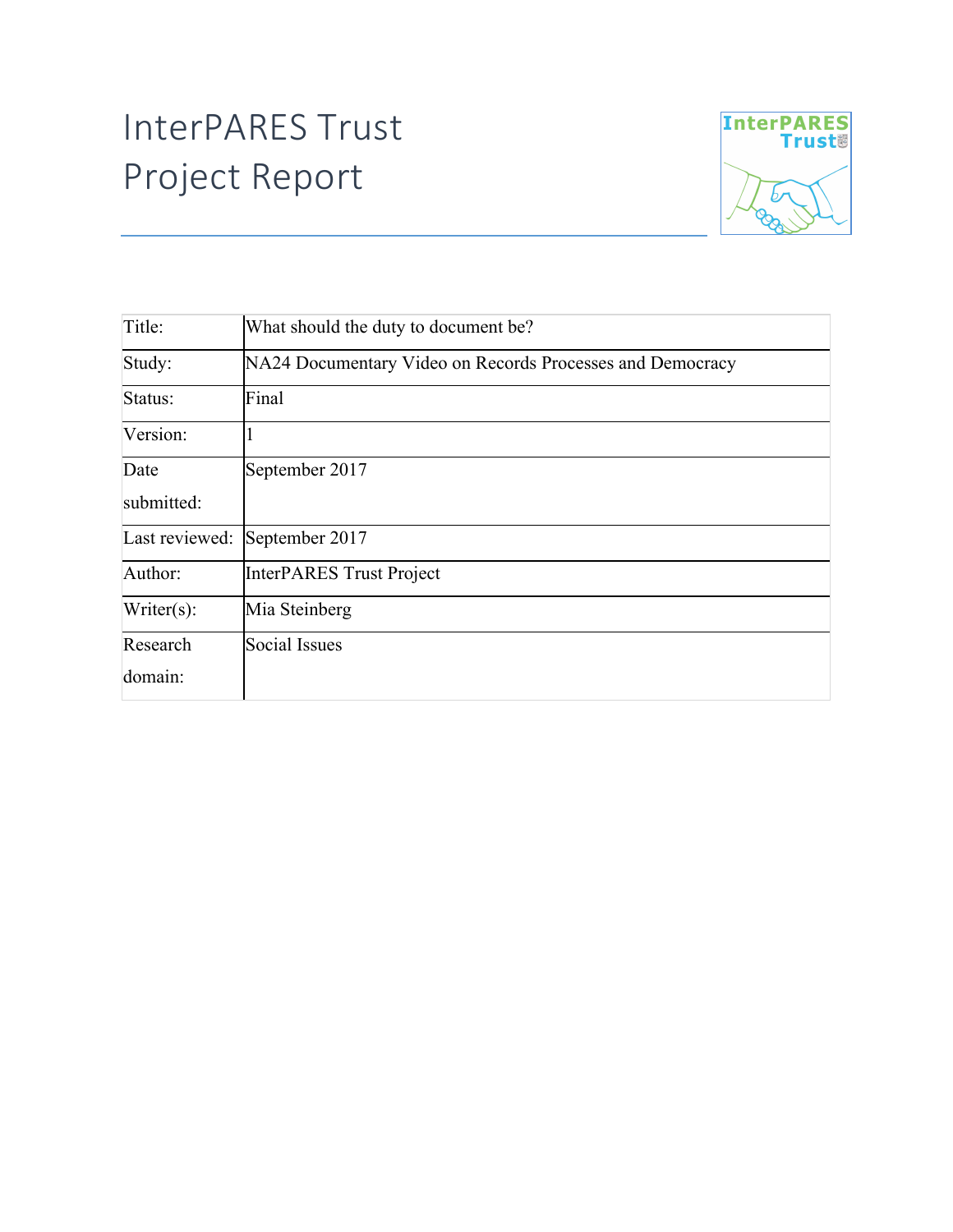## **What Should the Duty to Document Be?**

In the aftermath of Elizabeth Denham's investigation of deleted emails and duty to assist failures in the BC Government, she recommended that a duty to document be added to the *Freedom of Information and Protection of Privacy Act* (FIPPA), which would require public servants to create records of their activities. This recommendation is now under serious consideration in the BC government, and there are many merits to such a duty when it comes to government transparency and public trust. However, there are some issues which must be addressed about DtD, and this final report will examine some of them in the context of exploring exactly what the duty to document should look like.

Former Information and Privacy Commissioner David Loukidelis supported Denham's recommendation, noting that there have been repeated calls for duty to document legislation at several levels of government in the past. In his report on implementing Denham's investigation, he notes that from an information management standpoint, there's a clear connection between records and duty to document. As a result, any legislation will "necessarily involve archivists, or records and information managers, becoming involved to some degree in deciding what kinds of records should be created, by whom and how."1 But this conclusion is not as straightforward as it may seem to people who are not information professionals. Traditional archival theory maintained a careful and deliberate separation between archivists and records creators. In order for records to stand as the best possible evidence and sources of truth, they had to be as unbiased as possible. Since a records creator (whether an individual or an organization) would naturally want to be remembered in a flattering light, they obviously weren't able to be objective; archivists, therefore, were able to step in as a neutral third party. Archivists were also cognizant of the power they held by being in charge of these primary sources, as they could potentially have a significant impact on historical narratives depending on how they handled the records in their care. The idea of archivists dictating which records should be created is antithetical to the foundational and traditional roles that archivists have occupied since the emergence of the profession.

With that said, there are compelling arguments to be made that archivists have never been impartial, and that electronic records have "eroded the practicality of maintaining any strict boundary between an organization creating records for its own purposes and archivists waiting for the organization to finish with the records before they can appraise and preserve them."2 Australia and New Zealand have completely eliminated this distinction; their continuum model of records management includes a role for the archivist throughout a

<sup>1</sup> David Loukidelis, *Implementing Investigation Report F15-03,* 2015: 53.

<sup>2</sup> Ibid.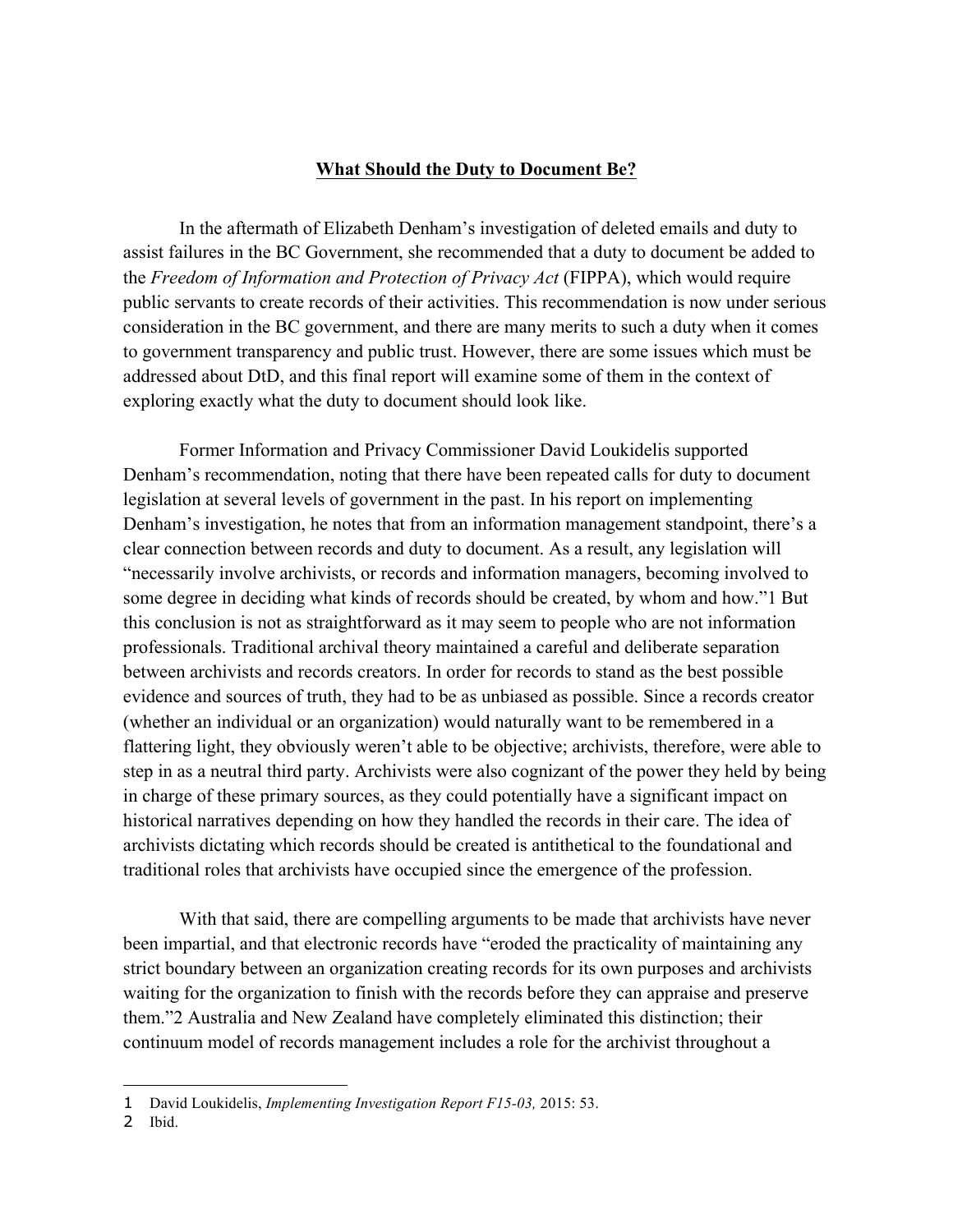record's entire life cycle. Furthermore, it's entirely possible to manage the risk through welldeveloped policies which tie records creation requirements to organizational purposes and activities (rather than to the record manager's judgment), so while these concerns are worth acknowledging, Loukidelis does not consider them to be a significant barrier to implementing a duty to document.

A duty to document is not outside of the realm of possibility for archival and records professionals, but what should it look like? In 2006, the *Strengthening the Access to Information Act* report included a recommendation by then-Federal Information Commissioner Hon. John M. Reid: "Every officer and employee of a government institution shall create such records as are reasonably necessary to document their decisions, actions, advice, recommendations and deliberations."3 Crucially, he also proposed that a *sanction* be added to section 67.1 of the Act (emphasis original):

" $67.1(1)$  No person shall, with intent to deny a right of access under this Act.

(a) destroy, mutilate or alter a record;

(b) falsify a record or make a false record;

(c) conceal a record;

## **(c.1) fail to create a record in accordance with section 2.1; or**

(d) direct, propose, counsel or cause any person in any manner to do anything mentioned in any of paragraphs (a) to  $(c.1)$ .<sup>24</sup>

The report's authors felt that having a sanction in place posed a major issue for implementing a duty to document. The duty would have to be precise enough that public servants could understand exactly what was expected of them and when, and also narrow enough that sanctions could be applied consistently. It should be noted that the *AtIA* already imposes sanctions for destroying, altering, or concealing records for the purpose of denying access; anyone who obstructs access based on s. 67.1 is guilty of "(a) an indictable offence and liable to imprisonment for a term not exceeding two years or to a fine not exceeding \$10,000, or to both; or (b) an offence punishable on summary conviction and liable to imprisonment for a term not exceeding six months or to a fine not exceeding \$5,000, or to both."<sup>5</sup> So a sanction system exists already, and the question becomes whether it should also cover failure to create a record. The authors raise concerns about the appropriate sanction for such an offence, and the need to distinguish between poor recordkeeping and intentional obstruction: "Public servants who misunderstand the rules or who inadvertently fail to document an action or decision (perhaps they thought someone else at the meeting was taking

<sup>3</sup> Canada. Department of Justice. *Strengthening the Access to Information Act: A Discussion of Ideas Intrinsic to the Reform of the Access to Information Act*. (Ottawa, 2006): 34

<sup>4</sup> Ibid.

<sup>5</sup> *Access to Information Act R.S.C.,* 1985, c. A-1. s. 67.1(2).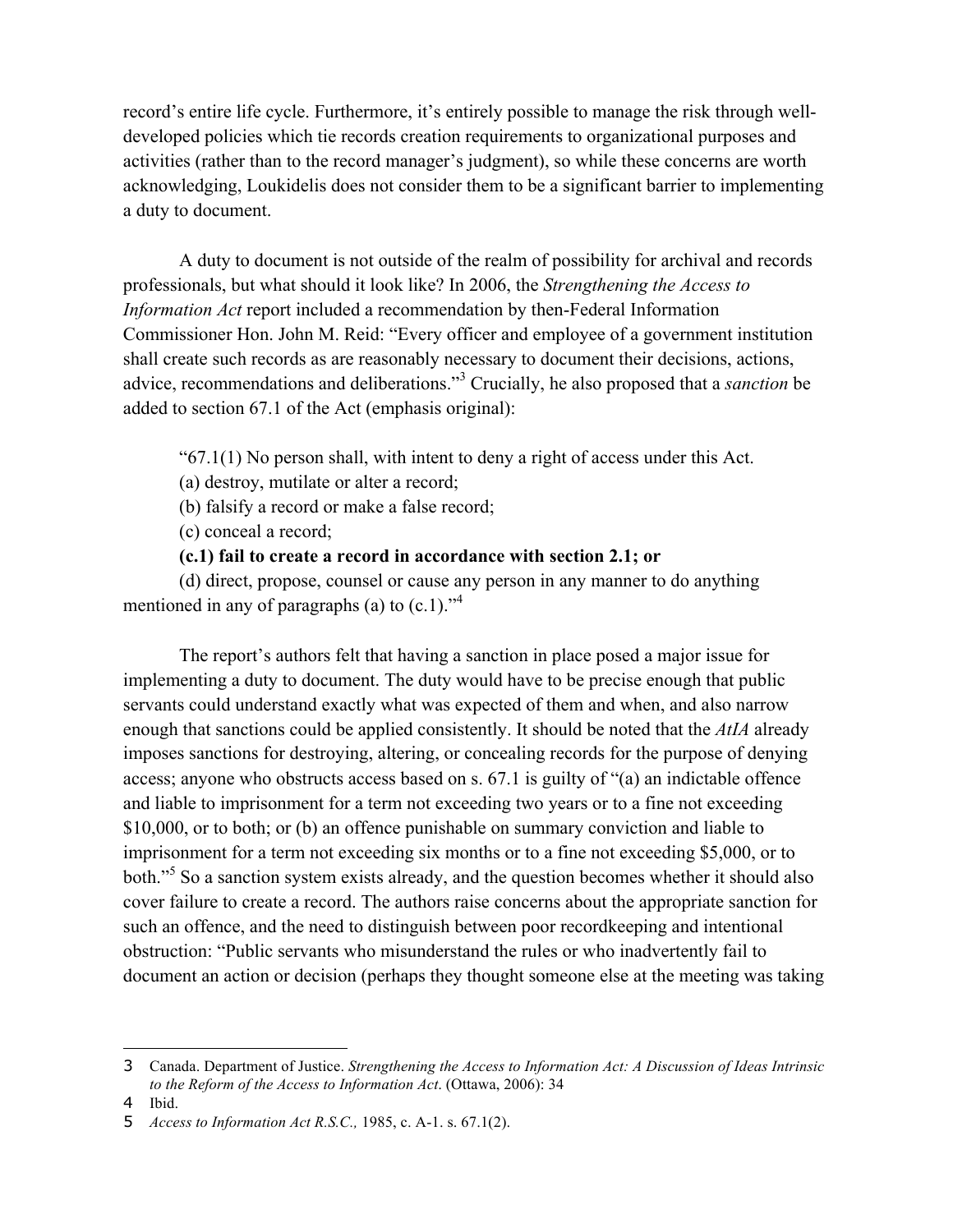the minutes, or they were distracted and never returned to document their action) are not engaging in criminal behaviour."<sup>6</sup>

There is no precedent in Canadian legislation for a duty to document, but there are administrative policies which lay the groundwork for such an idea. The federal Treasury Board policy's Directive on Recordkeeping states that each department must "Ensure effective recordkeeping practices that enable departments to create, acquire, capture, manage and protect the integrity of information resources of business value in the delivery of Government of Canada programs and services."7 The Directive is very explicit about the importance of identifying the value of information based on the functions of the department, and creating schedules that reflect that value when it comes to preservation, retention, and disposition. This is all fairly standard policy for records management; the duty to ensure that departments are creating the right records is effectively just another part of the process. Loukidelis also points out that British Columbia's Information Management and Information Technology Management Policy includes an objective to "'[c]reate and retain a full and accurate record documenting decisions and actions.' What does not exist is a duty—whether created by policy or law—to create records."8

The provincial *Information Management Act*, which replaced the *Document Disposal Act* in 2016, established the role of a chief records officer whose mandate includes promoting the preservation of government information, approving information management schedules, maintaining the digital archives of government records, and promoting effective information management within government bodies.9 Recently an amendment has been proposed to the *IMA* that would allow the chief records officer to (emphasis added) "...issue directives and guidelines to a government body in relation to a matter under this Act, including, without limitation, the following:

- (a) the digitizing and archiving of government information;
- (b) the effective management of information by the government body;

**(c) the creation of records respecting the government information referred to in section 19 (1.1)** [responsibility of head of government body], **including, without limitation, directives and guidelines respecting the types of records that constitute an adequate record of a government body's decisions**."10

This amendment would, again, not be a legislated duty to document, but instead a set of directives and guidelines; however, it still dictates "without limitation" what defines an

<sup>6</sup> *Strengthening the Access to Information Act,* 35.

<sup>7</sup> *Directive on Recordkeeping,* http://www.tbs-sct.gc.ca/pol/doc-eng.aspx?id=16552

<sup>8</sup> Loukidelis, *Implementing Investigation Report F15-03:* 56.

<sup>9</sup> *Information Management Act SBC 2015*, s 3,

http://www.bclaws.ca/civix/document/id/complete/statreg/15027#section3

<sup>10</sup> https://www.leg.bc.ca/parliamentary-business/legislation-debates-proceedings/40th-parliament/6thsession/bills/first-reading/gov06-1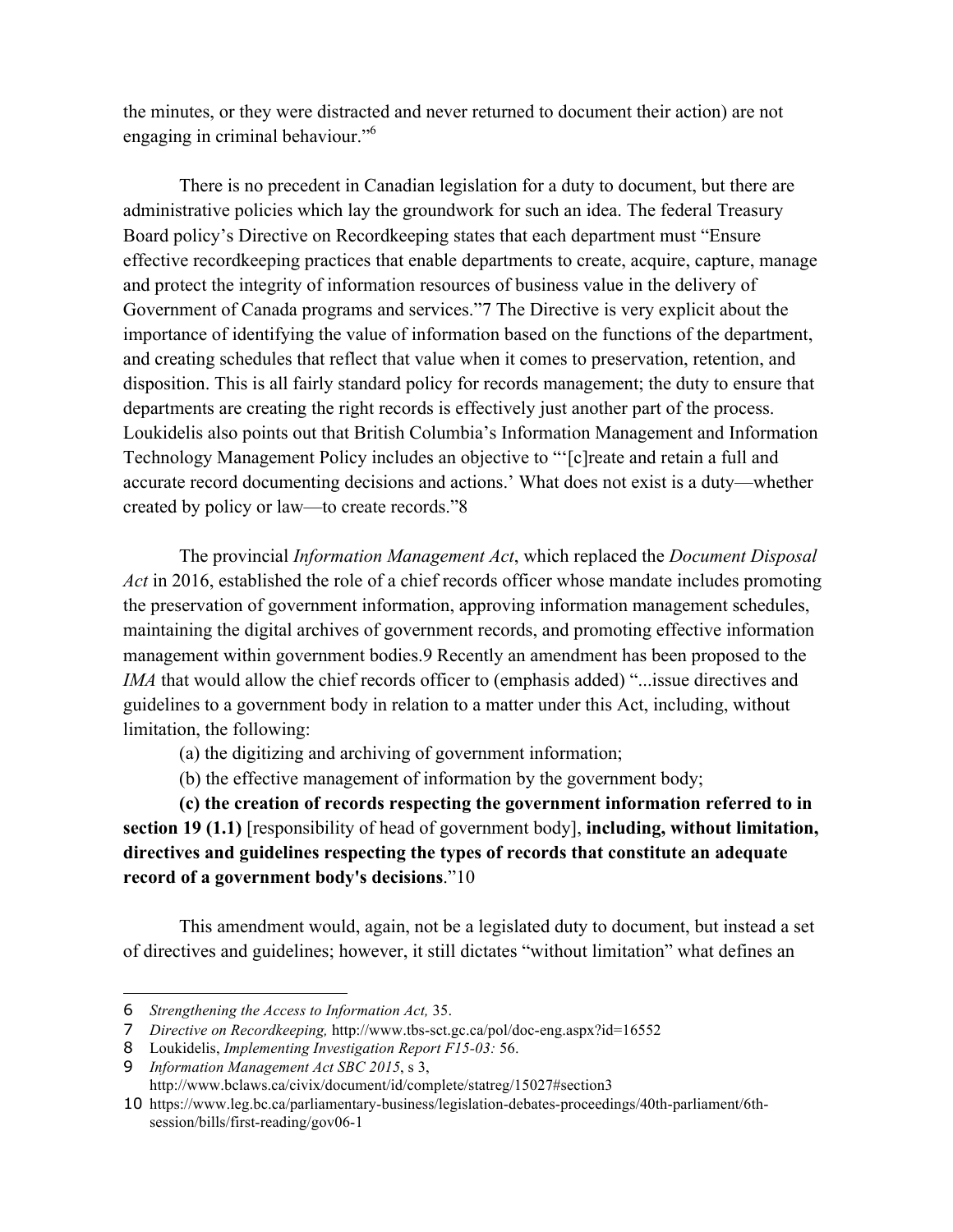adequate record of government action. This is yet another example of how government bodies have been increasingly leaning into this new concept that accurate records are defined beforehand rather than arising naturally; the normal and ordinary course of action is clearly not enough to guarantee accurate and reliable records of government activity.

What would be involved in implementing a duty to document? Significant policy work would be required across the government, including a possible overhaul of the BC government's existing records classification systems, ARCS and ORCS.11 In the long term, policy changes would drive operational changes. "The need to record whatever matters law and policy stipulate—i.e., the specified 'deliberations', 'meetings', 'actions', 'decisions', and so on, however defined—is likely to have implications for staffing numbers. The scale of this would, naturally, depend on what law and policy demand."12 With a duty to document law, there would be no point in creating new kinds of records if they were not properly managed; therefore, Loukidelis anticipates potential staffing implications because more information managers might be required in order to properly manage increased volumes of records. Finally, the costs of storage and retrieval might increase, due to new kinds and larger volumes of records being created.

Even with these considerations in mind, the failure to document key actions can have significant consequences for the government. Furthermore, Loukidelis says: "Government is likely, when it assesses the matter, to discover that existing legislation or policy either expressly or implicitly require or provide incentives for creation of an array of records."13 The *Financial Administration Act,* for instance, does include language which prompts the creation of several different kinds of records; good administrative practices will also naturally result in records creation. So a duty to document may overlap with existing legislation, and would even give a solid foundation and guiding principles to make the existing practices even more effective.

Ultimately, the biggest question about a duty to document is where it should go in the existing legislation. Denham recommended adding it to FIPPA, but there are arguments to be made against this option. The Information and Privacy Commissioner of Newfoundland and Labrador conducted an extensive review of their *Access to Information and Protection of Privacy Act*, and included a section on the option to create a duty to document clause. The *ATIPPA* covers records that have already been created, and does not address how they should be managed; that is covered in a separate piece of legislation, the *Management of Information Act (MOI)*, which outlines the requirements for retention and disposition schedules, and the

<sup>11</sup> Loukidelis, *Implementing Investigation Report F15-03:* 56.

<sup>12</sup> Ibid.

<sup>13</sup> Ibid., 57.